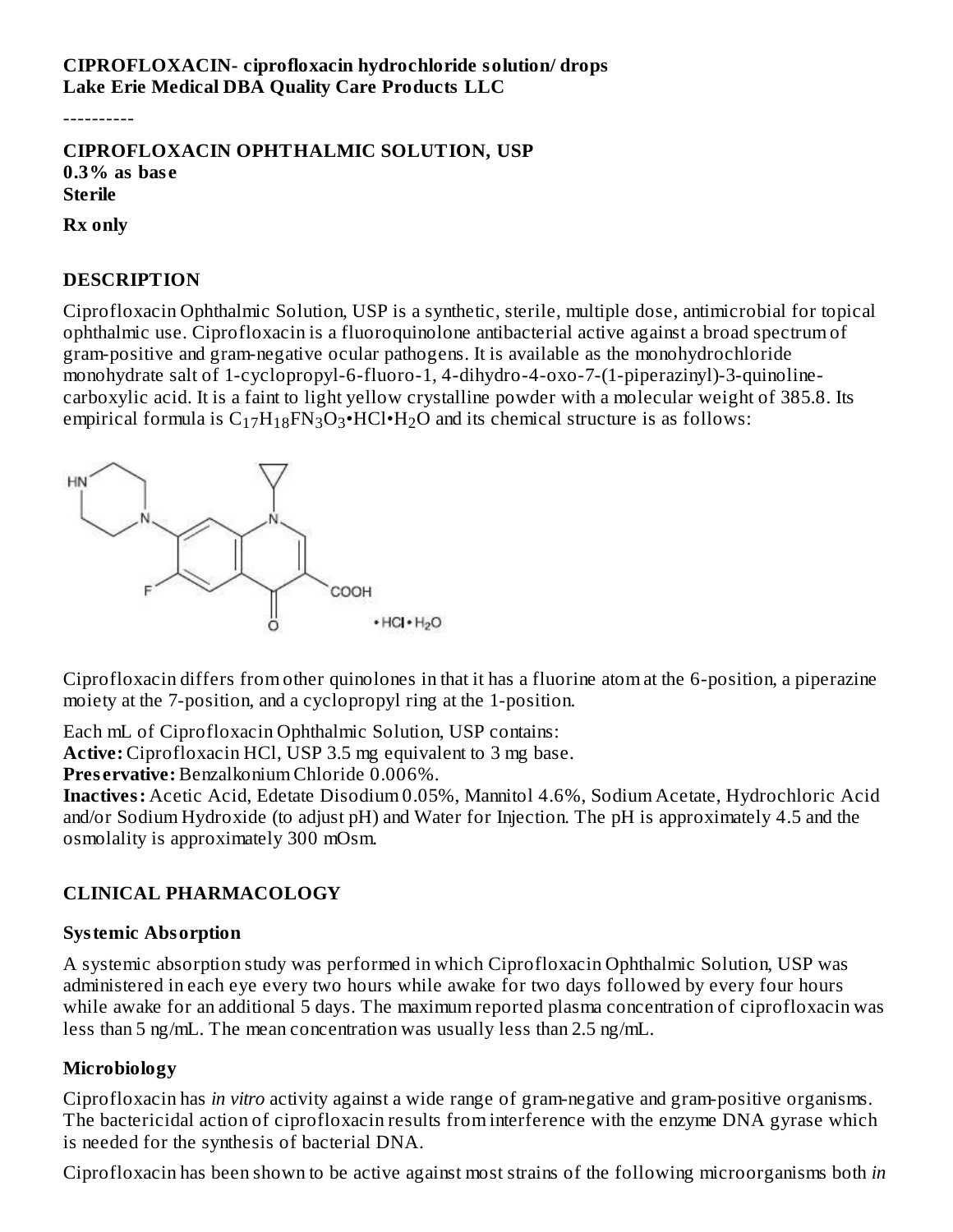*vitro* and in clinical infections. (See **INDICATIONS AND USAGE** section).

#### **Gram-Positive:**

*Staphylococcus aureus (including methicillin-susceptible and methicillin-resistant strains) Staphylococcus epidermidis Streptococcus pneumoniae Streptococcus (Viridans Group)*

#### **Gram-Negative:**

*Haemophilus influenzae Pseudomonas aeruginosa Serratia marcescens* Ciprofloxacin has been shown to be active *in vitro* against most strains of the following organisms, however, *the clinical significance of these data is unknown*.

#### **Gram-Positive:**

*Enterococcus faecalis* (Many strains are only moderately susceptible) *Staphylococcus haemolyticus Staphylococcus hominis Staphylococcus saprophyticus Streptococcus pyogenes*

#### **Gram-Negative:**

| OT QUIL-THE SQUAC.          |                            |                         |
|-----------------------------|----------------------------|-------------------------|
| Acinetobacter calcoaceticus | Escherichia coli           | Proteus mirabilis       |
| subsp. anitratus            | Haemophilus ducreyi        | Proteus vulgaris        |
| Aeromonas caviae            | Haemophilus parainfluenzae | Providencia rettgeri    |
| Aeromonas hydrophila        | Klebsiella pneumoniae      | Providencia stuartii    |
| Brucella melitensis         | Klebsiella oxytoca         | Salmonella enteritidis  |
| Campylobacter coli          | Legionella pneumophila     | Salmonella typhi        |
| Campylobacter jejuni        | Moraxella (Branhamella)    | Shigella sonnei         |
| Citrobacter diversus        | catarrhalis                | Shigella flexneri       |
| Citrobacter freundii        | Morganella morganii        | Vibrio cholerae         |
| Edwardsiella tarda          | Neisseria gonorrhoeae      | Vibrio parahaemolyticus |
| Enterobacter aerogenes      | Neisseria meningitidis     | Vibrio vulnificus       |
| Enterobacter cloacae        | Pasteurella multocida      | Yersinia enterocolitica |

#### **Other Organisms**

*Chlamydia trachomatis* (only moderately susceptible) and *Mycobacterium tuberculosis* (only moderately susceptible).

Most strains of *Pseudomonas cepacia* and some strains of *Pseudomonas maltophilia* are resistant to ciprofloxacin as are most anaerobic bacteria, including *Bacteroides fragilis* and *Clostridium difficile*.

The minimal bactericidal concentration (MBC) generally does not exceed the minimal inhibitory concentration (MIC) by more than a factor of 2. Resistance to ciprofloxacin *in vitro* usually develops slowly (multiple-step mutation).

Ciprofloxacin does not cross-react with other antimicrobial agents such as beta-lactams or aminoglycosides; therefore, organisms resistant to these drugs may be susceptible to ciprofloxacin.

#### **Clinical Studies**

Following therapy with Ciprofloxacin Ophthalmic Solution, USP, 76% of the patients with corneal ulcers and positive bacterial cultures were clinically cured and complete re-epithelialization occurred in about 92% of the ulcers.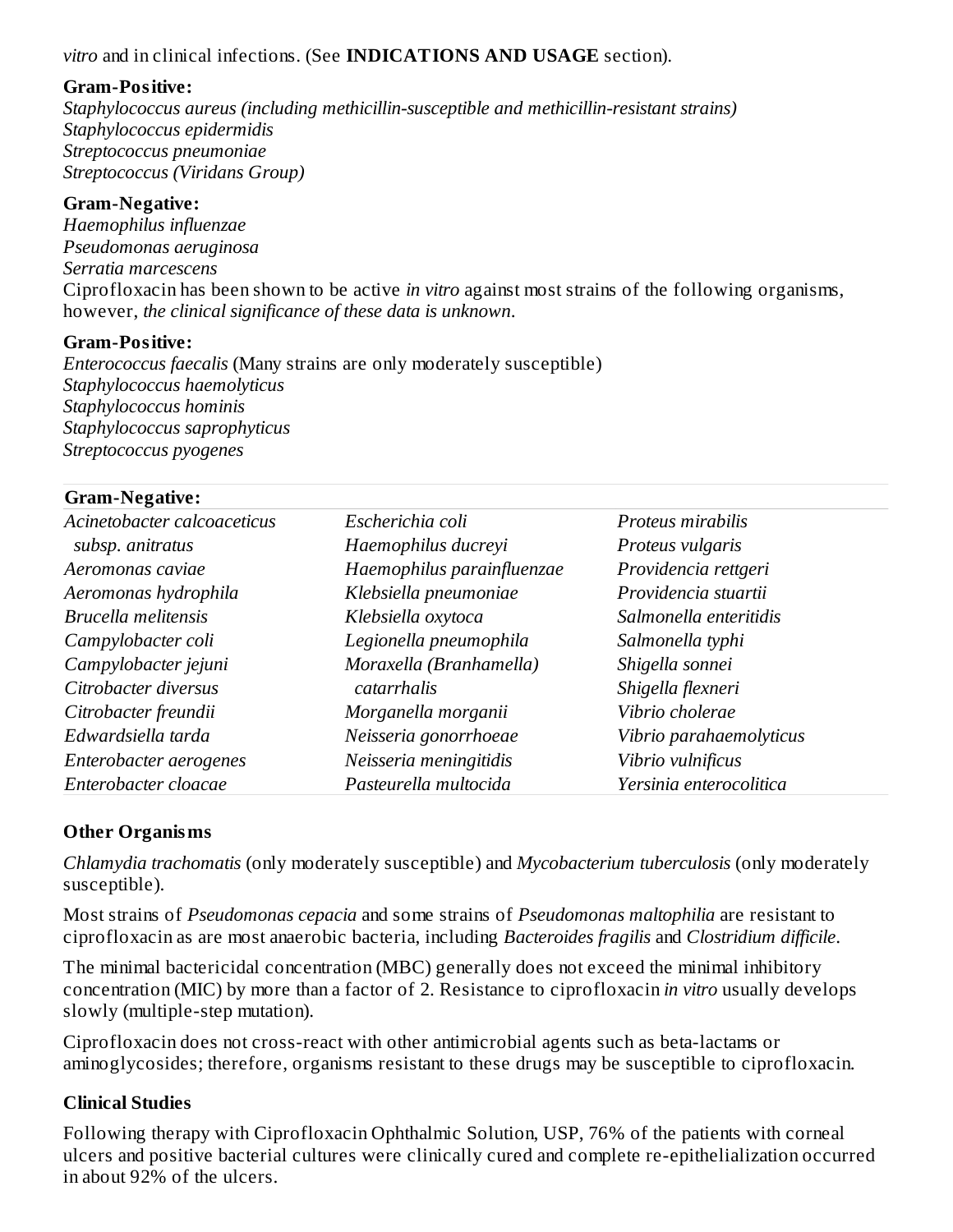In 3 and 7 day multicenter clinical trials, 52% of the patients with conjunctivitis and positive conjunctival cultures were clinically cured and 70-80% had all causative pathogens eradicated by the end of treatment.

## **INDICATIONS AND USAGE**

Ciprofloxacin Ophthalmic Solution, USP is indicated for the treatment of infections caused by susceptible strains of the designated microorganisms in the conditions listed below:

|                        | Pseudomonas aeruginosa           |  |  |  |  |
|------------------------|----------------------------------|--|--|--|--|
|                        | Serratia marcescens <sup>*</sup> |  |  |  |  |
| <b>Corneal Ulcers:</b> | Staphylococcus aureus            |  |  |  |  |
|                        | Staphylococcus epidermidis       |  |  |  |  |
|                        | Streptococcus pneumoniae         |  |  |  |  |
|                        | Streptococcus (Viridans Group)*  |  |  |  |  |
|                        | Haemophilus Influenzae           |  |  |  |  |
| <b>Conjunctivitis:</b> | Staphylococcus aureus            |  |  |  |  |
|                        | Staphylococcus epidermidis       |  |  |  |  |
|                        | Streptococcus pneumoniae         |  |  |  |  |

\* Efficacy for this organism was studied in fewer than 10 infections.

## **CONTRAINDICATIONS**

A history of hypersensitivity to ciprofloxacin or any other component of the medication is a contraindication to its use. A history of hypersensitivity to other quinolones may also contraindicate the use of ciprofloxacin.

#### **WARNINGS**

#### NOT FOR INJECTION INTO THE EYE.

Serious and occasionally fatal hypersensitivity (anaphylactic) reactions, some following the first dose, have been reported in patients receiving systemic quinolone therapy. Some reactions were accompanied by cardiovascular collapse, loss of consciousness, tingling, pharyngeal or facial edema, dyspnea, urticaria, and itching. Only a few patients had a history of hypersensitivity reactions. Serious anaphylactic reactions require immediate emergency treatment with epinephrine and other resuscitation measures, including oxygen, intravenous fluids, intravenous antihistamines, corticosteroids, pressor amines and airway management, as clinically indicated.

Remove contact lenses before using.

#### **PRECAUTIONS**

#### **General**

As with other antibacterial preparations, prolonged use of ciprofloxacin may result in overgrowth of nonsusceptible organisms, including fungi. If superinfection occurs, appropriate therapy should be initiated. Whenever clinical judgment dictates, the patient should be examined with the aid of magnification, such as slit lamp biomicroscopy and, where appropriate, fluorescein staining.

Ciprofloxacin should be discontinued at the first appearance of a skin rash or any other sign of hypersensitivity reaction.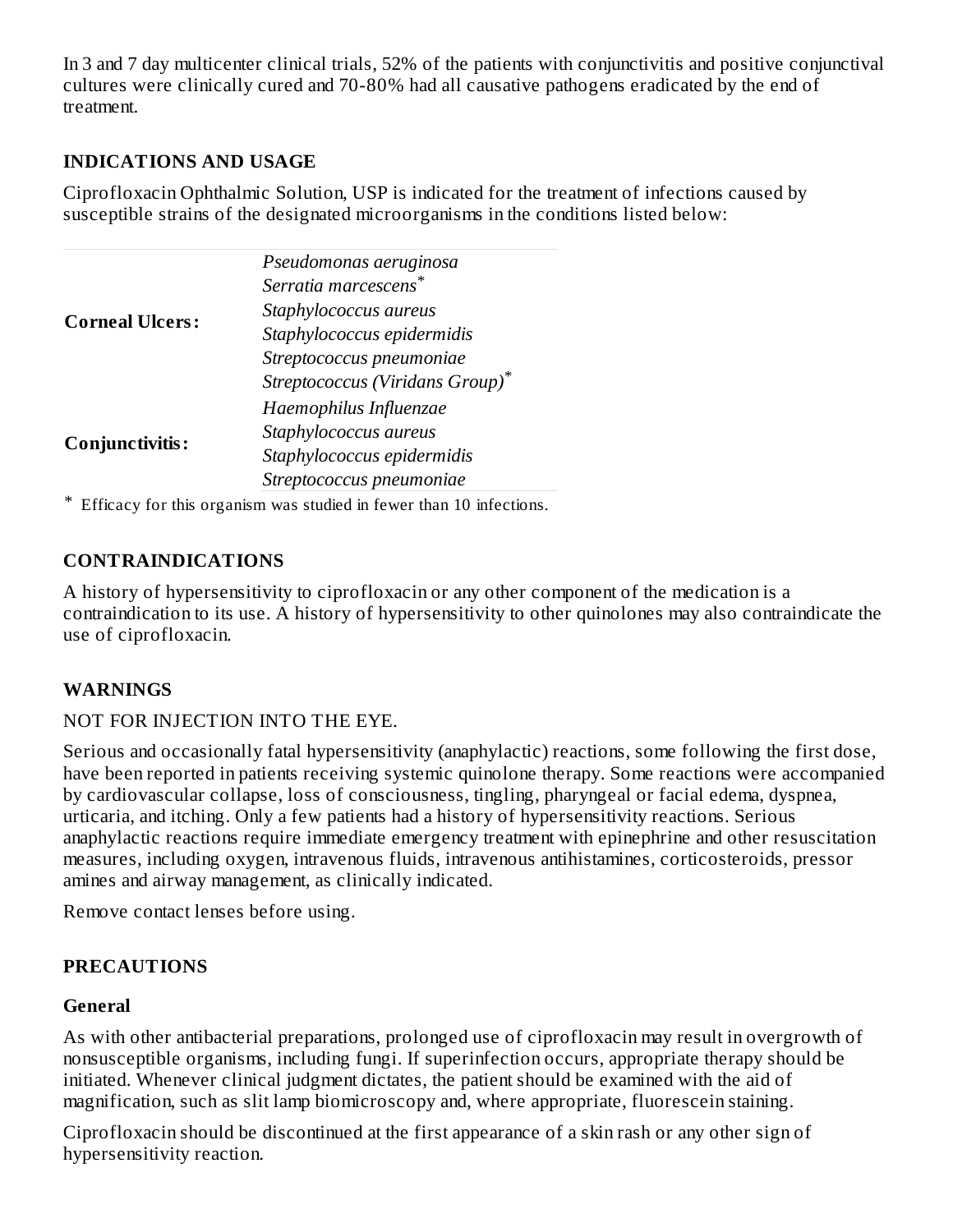In clinical studies of patients with bacterial corneal ulcer, a white crystalline precipitate located in the superficial portion of the corneal defect was observed in 35 (16.6%) of 210 patients. The onset of the precipitate was within 24 hours to 7 days after starting therapy. In one patient, the precipitate was immediately irrigated out upon its appearance. In 17 patients, resolution of the precipitate was seen in 1 to 8 days (seven within the first 24-72 hours), in five patients, resolution was noted in 10-13 days. In nine patients, exact resolution days were unavailable; however, at follow-up examinations, 18-44 days after onset of the event, complete resolution of the precipitate was noted. In three patients, outcome information was unavailable. The precipitate did not preclude continued use of ciprofloxacin, nor did it adversely affect the clinical course of the ulcer or visual outcome. (See **ADVERSE REACTIONS**).

#### **Information for Patients**

Do not touch dropper tip to any surface, as this may contaminate the solution.

#### **Drug Interactions**

Specific drug interaction studies have not been conducted with ophthalmic ciprofloxacin. However, the systemic administration of some quinolones has been shown to elevate plasma concentrations of theophylline, interfere with the metabolism of caffeine, enhance the effects of the oral anticoagulant, warfarin, and its derivatives and has been associated with transient elevations in serum creatinine in patients receiving cyclosporine concomitantly.

## **Carcinogenesis, Mutagenesis, Impairment of Fertility**

Eight *in vitro* mutagenicity tests have been conducted with ciprofloxacin and the test results are listed below:

# *SqlmouphaANigung e p*res<del>lasmMenative)</del><br>Ratthelative to the contraction of the contractor of the conversion Assay (Negative)

Thus, two of the eight tests were positive, but the results of the following three *in vivo* test systems gave negative results:

# BUGHARME LEHETOPLA AMPUES Assay

Long term carcinogenicity studies in mice and rats have been completed. After daily oral dosing for up to two years, there is no evidence that ciprofloxacin had any carcinogenic or tumorigenic effects in these species.

#### **Pregnancy**

#### Pregnancy Category C

Reproduction studies have been performed in rats and mice at doses up to six times the usual daily human oral dose and have revealed no evidence of impaired fertility or harm to the fetus due to ciprofloxacin. In rabbits, as with most antimicrobial agents, ciprofloxacin (30 and 100 mg/kg orally) produced gastrointestinal disturbances resulting in maternal weight loss and an increased incidence of abortion. No teratogenicity was observed at either dose. After intravenous administration, at doses up to 20 mg/kg, no maternal toxicity was produced and no embryotoxicity or teratogenicity was observed. There are no adequate and well controlled studies in pregnant women. Ciprofloxacin Ophthalmic Solution, USP should be used during pregnancy only if the potential benefit justifies the potential risk to the fetus.

#### **Nursing Mothers**

It is not known whether topically applied ciprofloxacin is excreted in human milk. However, it is known that orally administered ciprofloxacin is excreted in the milk of lactating rats and oral ciprofloxacin has been reported in human breast milk after a single 500 mg dose. Caution should be exercised when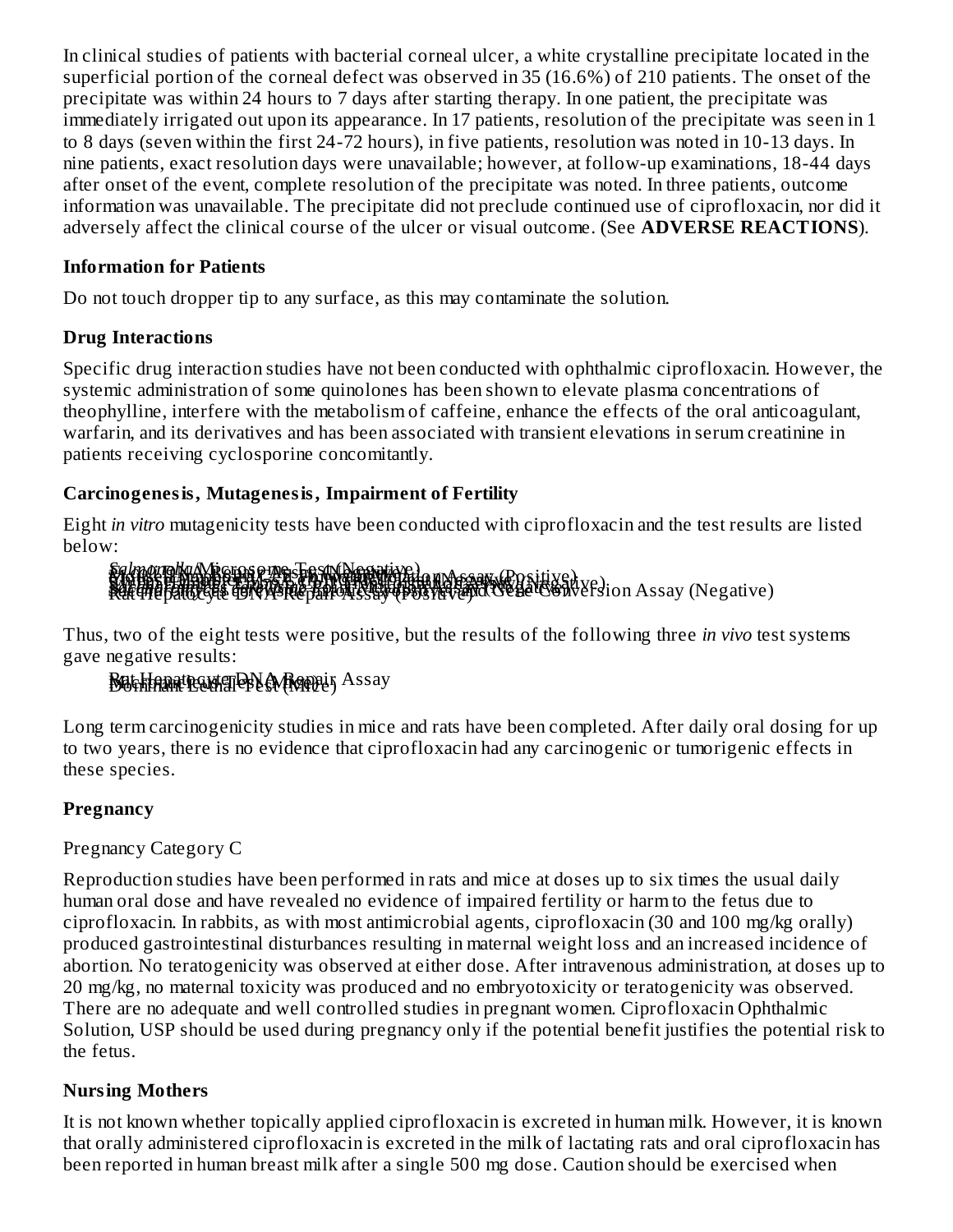Ciprofloxacin Ophthalmic Solution, USP is administered to a nursing mother.

## **Pediatric Us e**

Safety and effectiveness in pediatric patients below the age of 1 year have not been established. Although ciprofloxacin and other quinolones cause arthropathy in immature animals after oral administration, topical ocular administration of ciprofloxacin to immature animals did not cause any arthropathy and there is no evidence that the ophthalmic dosage form has any effect on the weight bearing joints.

## **Geriatric Us e**

No overall differences in safety or effectiveness has been observed between elderly and younger patients.

# **ADVERSE REACTIONS**

The most frequently reported drug related adverse reaction was local burning or discomfort. In corneal ulcer studies with frequent administration of the drug, white crystalline precipitates were seen in approximately 17% of patients (see **PRECAUTIONS**). Other reactions occurring in less than 10% of patients included lid margin crusting, crystals/scales, foreign body sensation, itching, conjunctival hyperemia and a bad taste following instillation. Additional events occurring in less than 1% of patients included corneal staining, keratopathy/keratitis, allergic reactions, lid edema, tearing, photophobia, corneal infiltrates, nausea and decreased vision.

# **OVERDOSAGE**

A topical overdose of Ciprofloxacin Ophthalmic Solution, USP may be flushed from the eye(s) with warm tap water.

## **DOSAGE AND ADMINISTRATION**

## **Corneal Ulcers**

The recommended dosage regimen for the treatment of **corneal ulcers** is two drops into the affected eye every 15 minutes for the first six hours and then two drops into the affected eye every 30 minutes for the remainder of the first day. On the second day, instill two drops in the affected eye hourly. On the third through the fourteenth day, place two drops in the affected eye every four hours. Treatment may be continued after 14 days if corneal re-epithelialization has not occurred.

#### **Bacterial Conjunctivitis**

The recommended dosage regimen for the treatment of **bacterial conjunctivitis** is one or two drops instilled into the conjunctival sac(s) every two hours while awake for two days and one or two drops every four hours while awake for the next five days.

## **HOW SUPPLIED**

As a sterile ophthalmic solution: 2.5 mL, 5 mL and 10 mL in white opaque plastic dropper bottles.

2.5 mL - 5 mL - 55700-245-05 10 mL -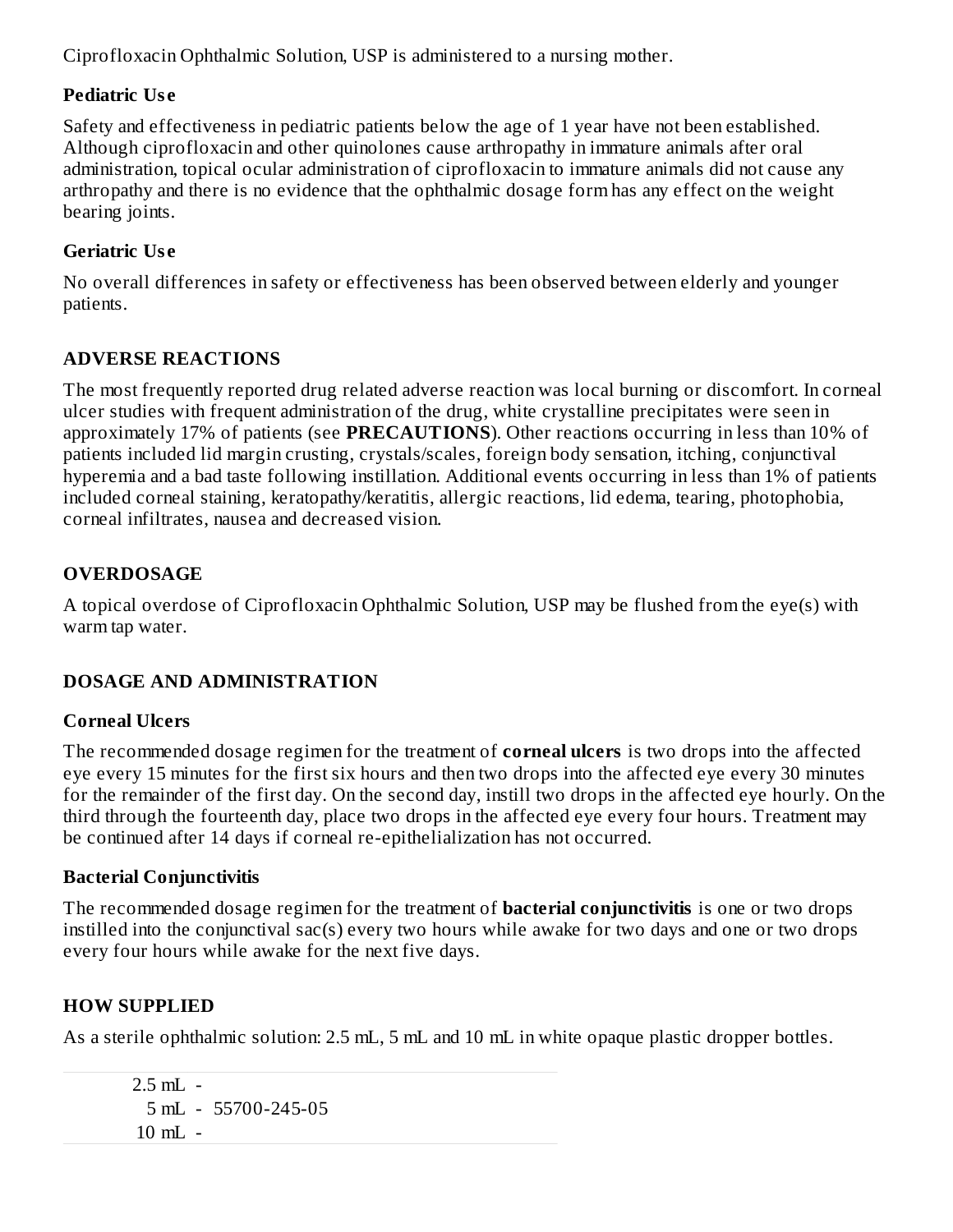## **STORAGE**

Store at 20° to 25°C (68° to 77°F) [see USP Controlled Room Temperature]. Protect from light.

## **ANIMAL PHARMACOLOGY**

Ciprofloxacin and related drugs have been shown to cause arthropathy in immature animals of most species tested following oral administration. However, a one-month topical ocular study using immature Beagle dogs did not demonstrate any articular lesions.

Manufactured by: Akorn, Inc. Lake Forest, IL 60045

CX00N Rev. 01/08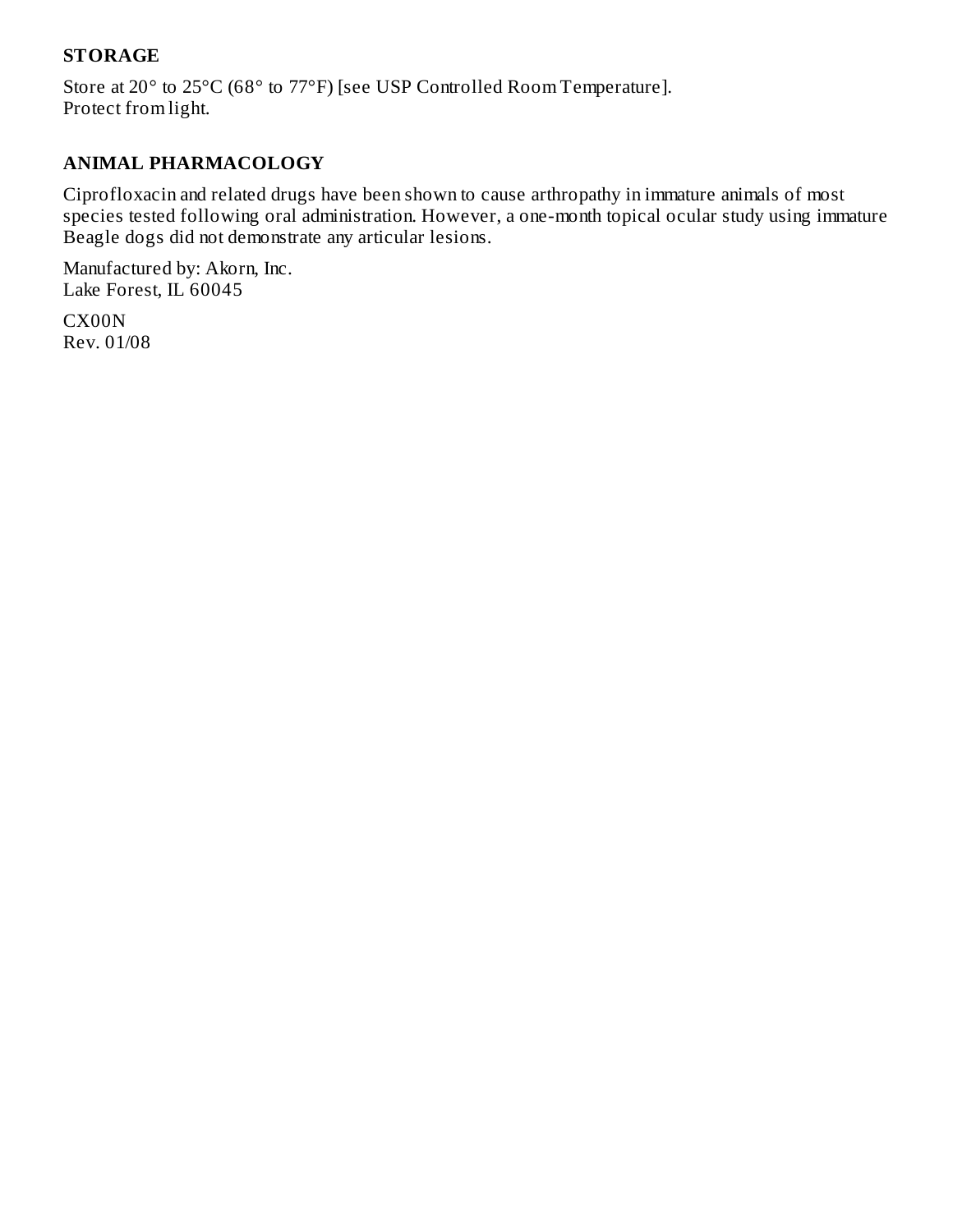|      | examplement businessing Quick Productor All Henoistration<br>Temperance, MI 48182<br>CIPROFLOXACIN 0.3% (AS BASE)<br>5 mL STERILE OPHTH SOLUTION                                             |                   | Dispense in this tightlight resistant container.<br>Store at controlled temperature 68-77 degrees F. | Warning: Keep out of children's reach.<br>without consulting a physician |  | Caution: Do not use with alcohol |  |
|------|----------------------------------------------------------------------------------------------------------------------------------------------------------------------------------------------|-------------------|------------------------------------------------------------------------------------------------------|--------------------------------------------------------------------------|--|----------------------------------|--|
|      | Each mL contains: Active: 3.5 mg Ciprofloxacin<br>Hydrochloride equivalent to ciprofloxacin base 3 mg                                                                                        |                   |                                                                                                      |                                                                          |  |                                  |  |
| Lot: | Item #55700024505P                                                                                                                                                                           |                   |                                                                                                      |                                                                          |  |                                  |  |
| Exp: | NDC: 55700-0245-05                                                                                                                                                                           |                   |                                                                                                      |                                                                          |  |                                  |  |
|      | Mfr: Akom, Inc., Lake Forest, IL 60045<br>Consult with a physician or see insert for dosage.<br>Consultar con el medico o consulte insertar para dosis.<br>SEE MANUFACTURER'S PACKAGE INSERT | <b>RX</b><br>only |                                                                                                      |                                                                          |  | 霵                                |  |

 $\frac{1}{100}$ 

 $\sim 4^{\circ}$ 

 $\label{eq:2.1} \frac{1}{\sqrt{2}}\int_{\mathbb{R}^3}\frac{1}{\sqrt{2}}\left(\frac{1}{\sqrt{2}}\right)^2\left(\frac{1}{\sqrt{2}}\right)^2\left(\frac{1}{\sqrt{2}}\right)^2\left(\frac{1}{\sqrt{2}}\right)^2\left(\frac{1}{\sqrt{2}}\right)^2\left(\frac{1}{\sqrt{2}}\right)^2.$ 

 $\label{eq:2.1} \frac{1}{2} \int_{\mathbb{R}^3} \left| \frac{d\mu}{\mu} \right|^2 \, d\mu = \int_{\mathbb{R}^3} \left| \frac{d\mu}{\mu} \right|^2 \, d\mu = \int_{\mathbb{R}^3} \left| \frac{d\mu}{\mu} \right|^2 \, d\mu.$ 

 $\sim$